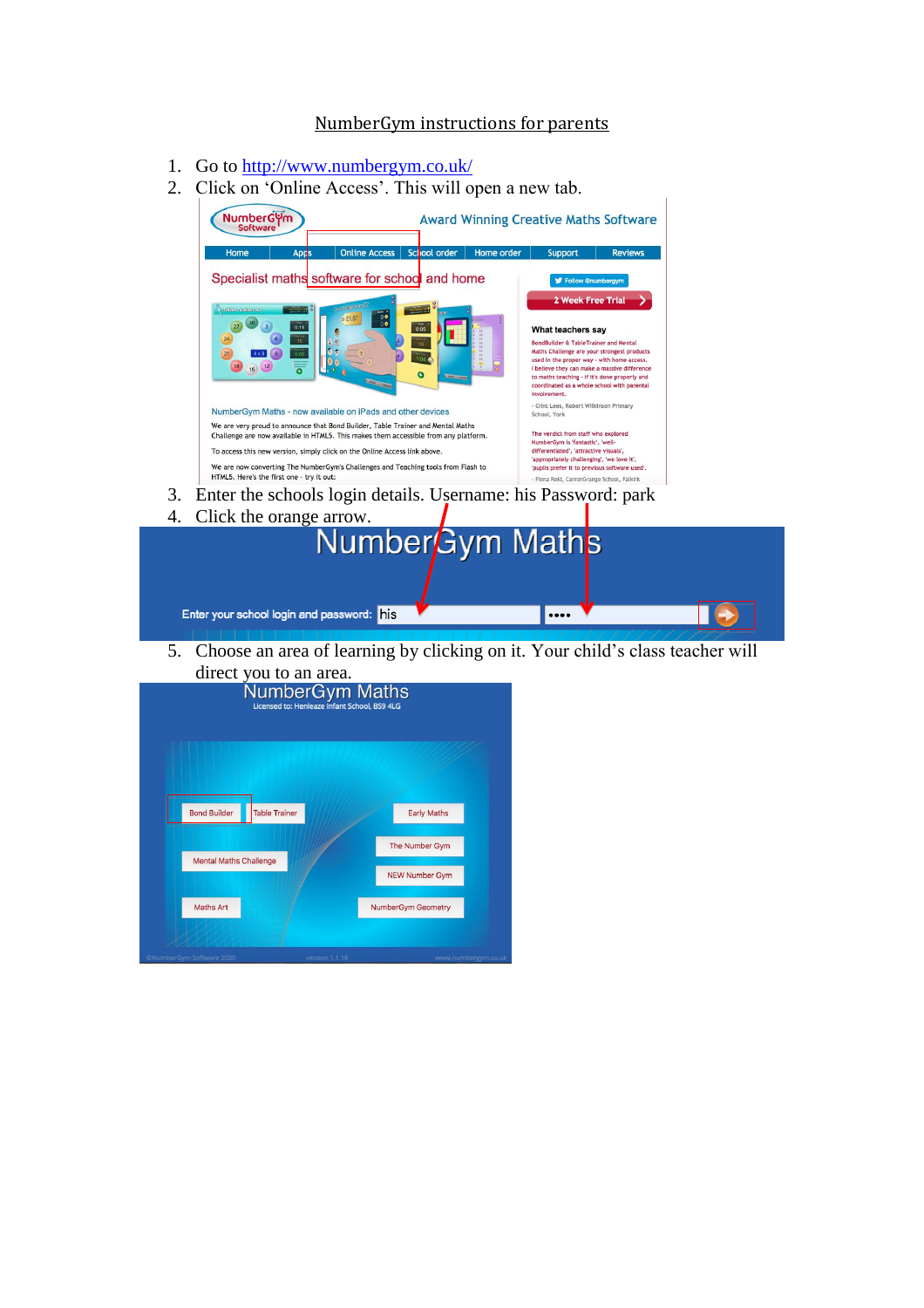6. If you clicked Bond Builder, Table Trainer or Mental Maths Challenge, it will ask you to enter student login. Children will have to enter their personal login. This enables teachers to track how quickly children have completed the task. Most children's login details are the first 3 letters of your child's surname followed by the first 2 letters of their first name. Parents have been informed if their child's login is slightly different.

Example Rachel Bateson's login would be: School login: his School password: park Student login: batra **All login details are lower case.** 

| <b>Bond Builder</b>                                            |
|----------------------------------------------------------------|
| School Login:<br>his<br>School Password:<br><br>Student Login: |
|                                                                |

7. Select a game by clicking on it. The game will open.

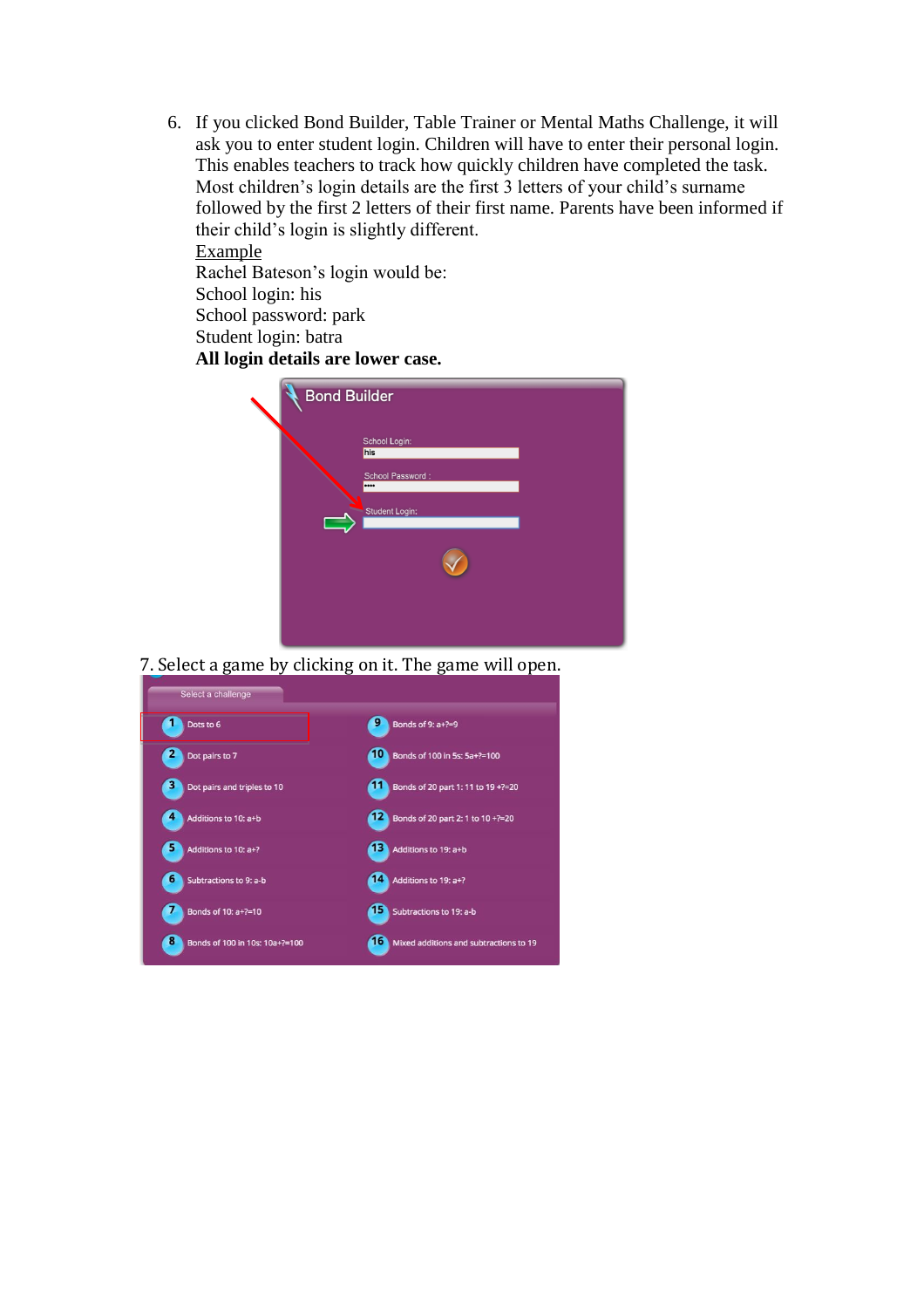## 8.Click the green button.

 $\bullet$ 



9. For most of the games, you have to click on the 'card' (on this game the blue square with dots on) and drag it to the answer.



10. Once you have completed a game, a purple box will pop up telling you how you did (see key below). Click the 'x' button to do it again even if you were lighting fast.